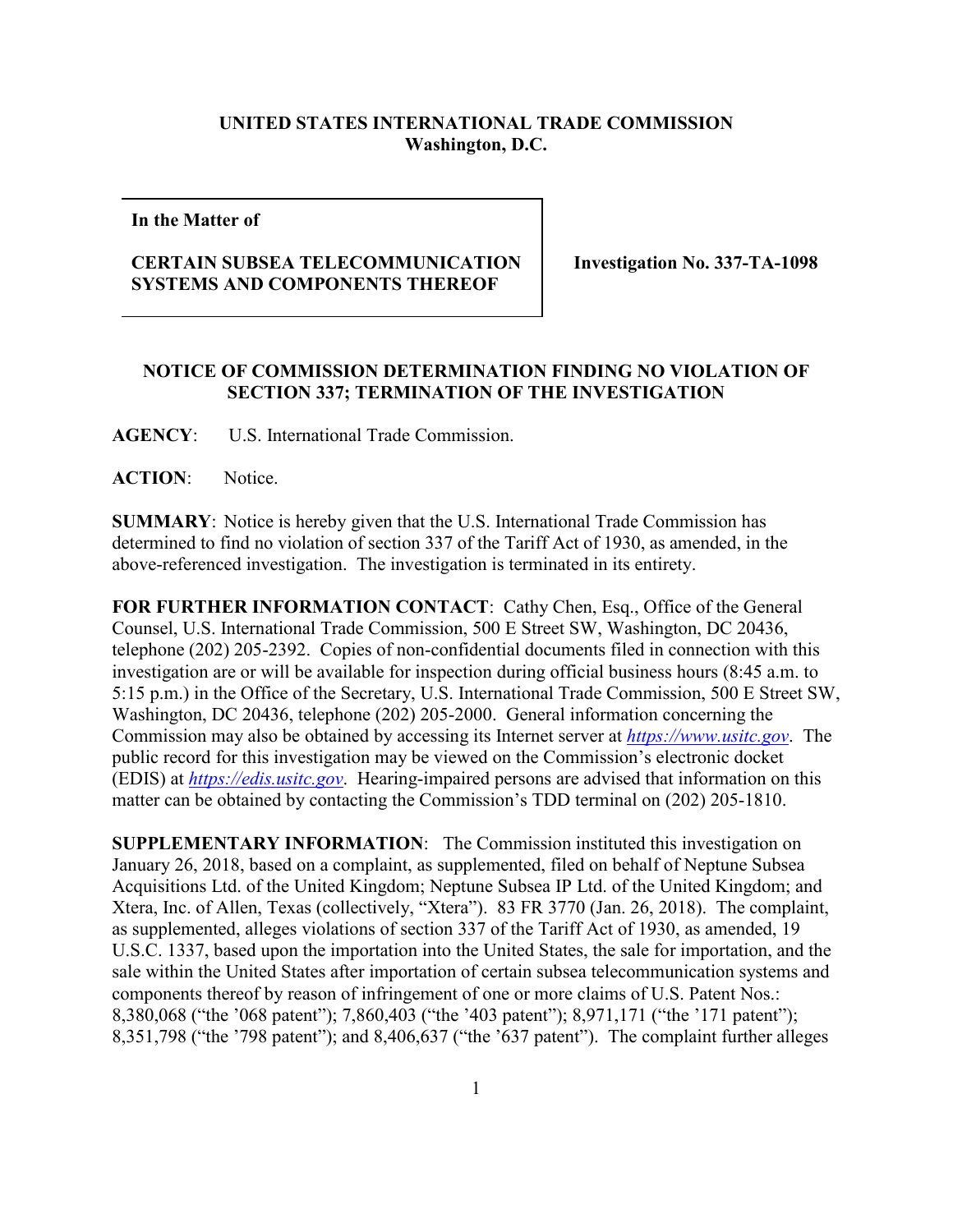that an industry in the United States exists as required by section 337. The notice of investigation, as originally issued, named as respondents Nokia Corporation of Espoo, Finland; Nokia Solutions and Networks B.V. of Hoofddorp, The Netherlands; Nokia Solutions and Networks Oy of Espoo, Finland; Alcatel-Lucent Submarine Networks SAS of Boulogne-Billancourt, France; Nokia Solutions and Networks US LLC of Phoenix, Arizona; NEC Corporation of Tokyo, Japan; NEC Networks & System Integration Corporation of Tokyo, Japan; and NEC Corporation of America of Irving, Texas. The Office of Unfair Import Investigations was also named as a party in this investigation.

On March 19, 2018, the ALJ issued Order No. 9 to (1) correct the corporate name of Alcatel-Lucent Submarine Networks SAS to Alcatel Submarine Networks; and (2) partially terminate the investigation based on withdrawal of the complaint with respect to Respondents Nokia Solutions and Networks B.V.; Nokia Solutions and Networks Oy; and Nokia Solutions and Networks US LLC. 83 FR 17677-678 (Apr. 23, 2018). On July 10, 2018, the ALJ issued Order No. 21 to change the corporate name of Neptune Subsea Acquisitions Ltd. to Xtera Topco Ltd. 83 FR 37516-517 (Aug. 1, 2018). On August 27, 2018, the ALJ issued Order No. 30 to amend the complaint and notice of investigation to add Nokia of America Corporation of New Providence, New Jersey as a respondent in the investigation. 83 FR 47938 (Sep. 21, 2018).

On November 19, 2018, the ALJ issued Order No. 46 granting in part Respondents' motion for summary determination of no violation with respect to the '068 patent based on Xtera's failure to establish the domestic industry requirement with respect to that patent. *See*  Order No. 46 (Nov. 19, 2018), *aff'd with modification*, Comm'n Op. (Feb. 14, 2019). The ALJ also granted Xtera's motions to withdraw from the investigation all asserted claims of the '171 and '637 patents and certain asserted claims of the other asserted patents. *See* Order No. 22 (Aug. 8, 2018) (unreviewed); Order No. 47 (Nov. 20, 2018) (unreviewed); Order No. 52 (Dec. 6, 2018) (unreviewed).

An evidentiary hearing was held in this investigation from December 10-14, 2018.

On April 26, 2019, the ALJ issued his final initial determination ("ID") finding no violation of section 337 with respect to asserted claims 13, 15, and 19 of the '798 patent and claims 8, 9, and 12 of the '403 patent by Respondents Nokia Corporation; Alcatel Submarine Networks; and Nokia of America Corporation (collectively "Nokia"); and NEC Corporation; NEC Networks & System Integration Corporation; and NEC Corporation of America (collectively "NEC"). Specifically, with respect to the '798 patent, the ID found that Xtera produced no evidence at the evidentiary hearing to show a violation of section 337 based on infringement of claims 13, 15, and 19. Accordingly, the ID found that Xtera has not established a violation of section 337 based on infringement of the '798 patent. With respect to the '403 patent, the ID found that Respondents do not infringe and Xtera's domestic industry products do not practice claims 8, 9, and 12 of the '403 patent. The ID also found that claims 8, 9, and 12 of the '403 patent are invalid as anticipated by U.S. Patent No. 6,430,336 ("Frankel"). The ID further found that Xtera had not established that its investments and activities satisfied the domestic industry requirement with respect to the articles protected by the '403 patent.